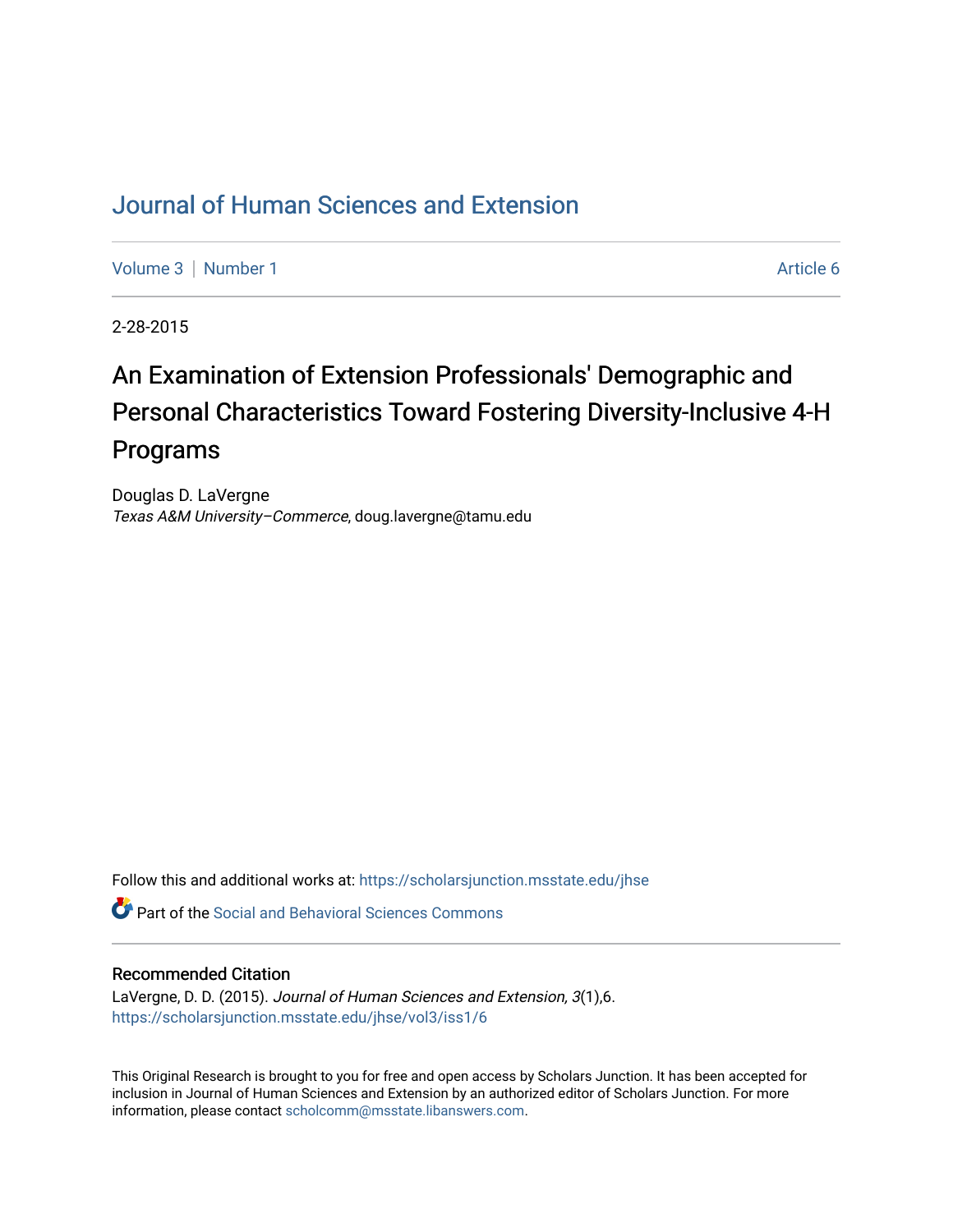## **An Examination of Extension Professionals' Demographic and Personal Characteristics Toward Fostering Diversity-Inclusive 4-H Programs**

## **Douglas D. LaVergne**

*Texas A&M University – Commerce* 

*4-H youth professionals' attitudes about the perceptions of diversity inclusion in their programs are variables that may have an influence on the number of youths that enroll in 4-H. This study examines the impact of Extension professionals' demographic and personal characteristics on their perceptions of the benefits of diversity inclusion, perceived barriers to diversity inclusion, and proposed solutions to increase diversity inclusion in 4-H youth programs. Using a webbased questionnaire, the researchers employed a nonproportional stratified random sampling technique, and 117 Extension professionals participated. Through comparative analysis, the researcher found statistically significant differences existed in professionals' perceptions toward the benefits of diversity inclusion, the perceived barriers toward diversity inclusion, and the proposed solutions to increase diversity inclusion in 4-H programs. Additional research should be conducted to understand better why these differences exist.* 

*Keywords:* diversity, inclusion, multicultural education, minority, Extension, 4-H

## **Introduction**

As the makeup of America's youth continues to increase, so do the calls for 4-H programs to recruit and retain youth from various ethnicities, cultures, and abilities. Current demographic numbers indicate that while 34% of all 4-H youths are persons of color, the same population makes up over 44% of eligible 4-H youth participants (4-H National Headquarters, 2012; Snyder & Dillow, 2011). Furthermore, America's youth of color population has risen to 43% (from 38.5%) in only eight years (Johnson & Lichter, 2010). Population projections indicate that by 2050, more than 62% of America's child population will be comprised of children of color (U.S. Census Bureau, 2009). To put the rising growth of youth of color in perspective, the total population gain (80%) of youths 19 and younger was of Hispanic descent (U.S. Census Bureau, 2009). From a geographic perspective, 16% (504) of America's 3,077 counties now have youth of color populations larger than their White counterparts, with another 9% nearing a demographic shift (Johnson & Lichter, 2010). In comparison, 1990 summations of the same data reveal only 11% of America's counties having youth of color populations larger than their White

Direct correspondence to doug.lavergne@tamuc.edu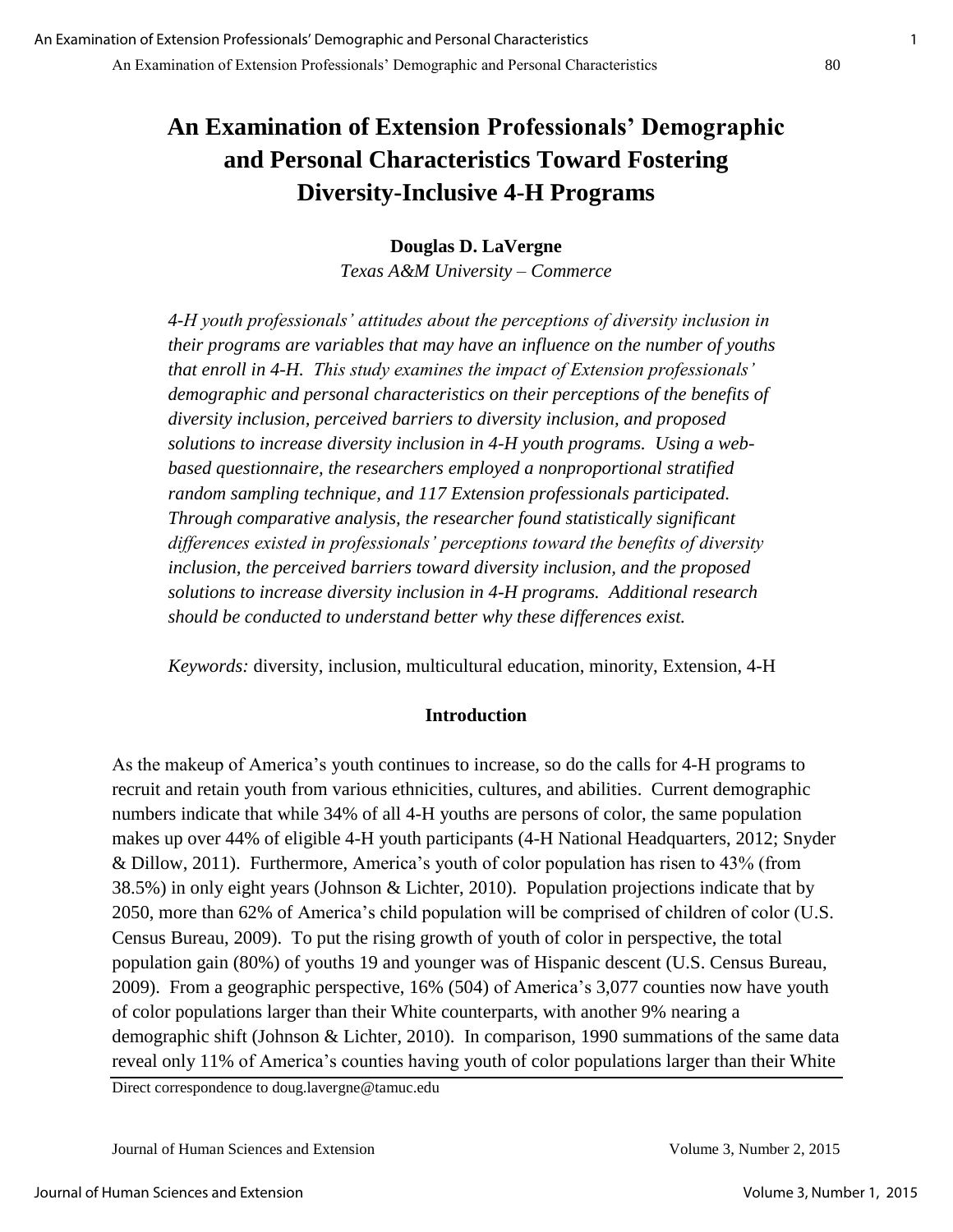counterparts, with only 7% nearing a demographic shift (Johnson & Lichter, 2010). Even in parts of the country where populations are homogenized, youth diversity greatly exceeds adult diversity (U.S. Census Bureau, 2009).

In addition to the growing youth of color population, one less-often recognized trend is that of the declining number of White youth. In a demographical analysis of youth in America, Johnson and Lichter (2010) reported that, between 2000 and 2008, the number of White youths declined by nearly 2.6 million, proportionally making their overall population decrease by 4%. Orfield, Kucsera, and Siegel-Hawley (2012) reported that, between l970 and 2009, White student enrollment fell by nearly 25% in the nation's public schools. Hussar and Bailey (2013) reported that, between 2010 and 2021, enrollment in public elementary and secondary schools is projected to decrease by 2% for White youth (18% increase for youth of color). The 2009–10 first-grade enrollment of future 4-H-eligible youth shows that Whites make up only 52% of public student enrollment – the lowest in 40 years (Orfield et al., 2012).

In regards to membership numbers among White 4-H youth, a linear demographic analysis reveals unstable enrollment fluctuations across the country (Research, Education, & Economics Information System, 2013). A 6-year membership enrollment analysis shows that, between 2005 and 2010, 4-H membership of White youth decreased by slightly over 7%, while membership for youth of color increased at an average rate of 7% (Research, Education, & Economics Information System [REEIS], 2013). Incidentally, not only do 4-H Extension professionals have to be concerned about recruiting and retaining nontraditional youth, but they must also address the societal appeals that many traditional 4-H youths are now moving toward, such as new opportunities for participation in sporting events and other youth organizational groups. Newby and Sallee (2011) stated that "no matter how successful 4-H programs are in providing quality education for today's youth, these programs are of little influence unless the child is a member of 4-H" (p. 41). With the current decline of White youth, the fundamental issue facing the 4-H profession is the need to expand the purpose of 4-H in order to retain traditional members while simultaneously recruiting the growing population of ethnically and culturally diverse youth.

As the United States becomes more ethnically and culturally diverse, the number of youths with disabilities also remains a critical issue. As Stair, Seevers, and Moore (2012) reported, 4-H programs have seen a substantial increase in youths with disabilities, and adequate training is needed for 4-H programs to accommodate the diversity of this population. Public school enrollment data reveal that the number of 4-H-eligible youths with disabilities represents over 13% of the total enrollment in public schools, with 32 states having an overrepresentation percentage greater than the national average (Scull & Winkler, 2011). Coincidentally, over 50% of the total 4-H youth enrollment is made up of youth residing from those same states (REEIS, 2013; Scull & Winkler, 2011). Brault (2012) reported that nearly one of every five people in the United States, ages five and older, have some form of disability, with people of color having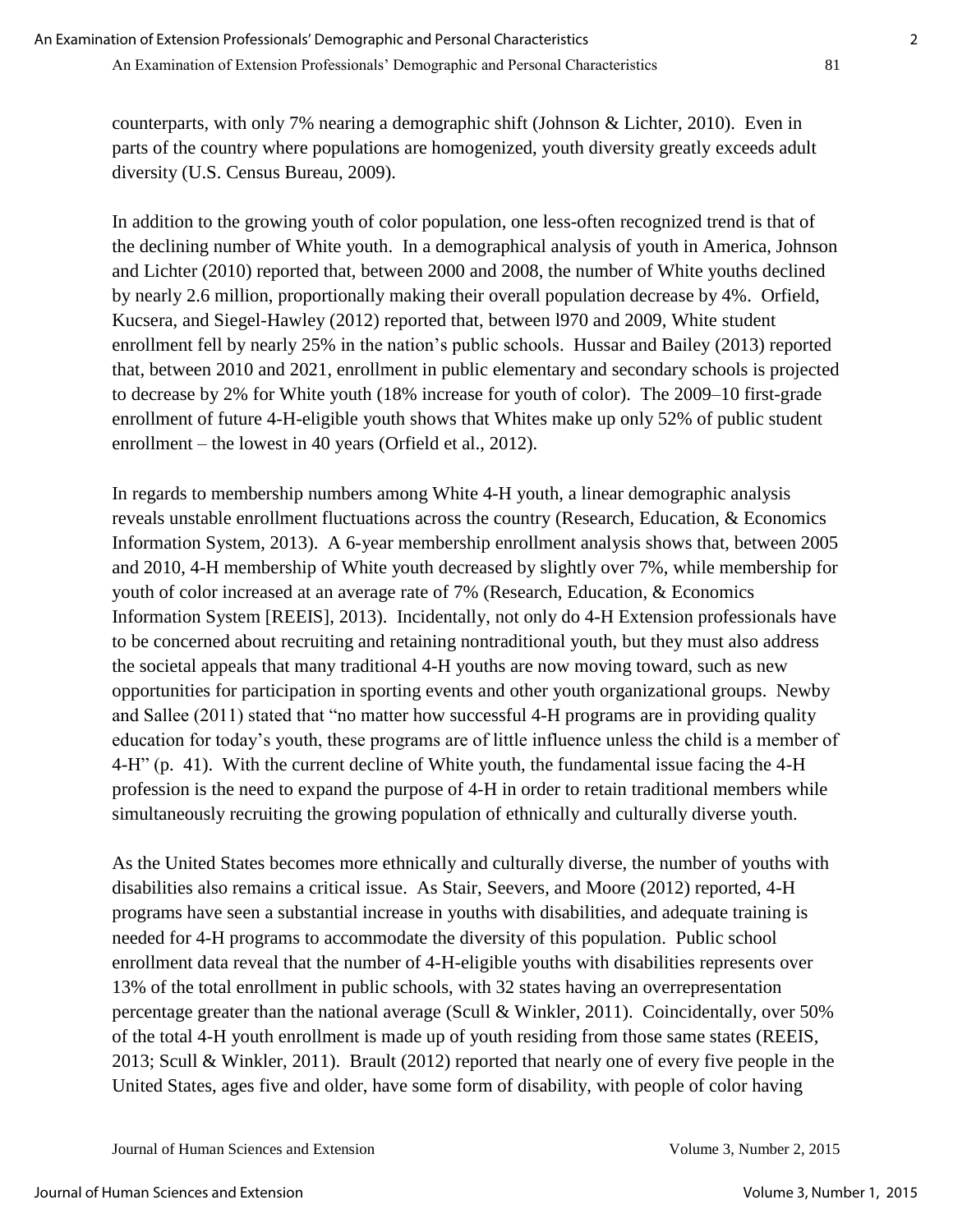larger proportions as compared to White Americans. From a geographic perspective, Bajema, Miller, and Williams (2002) reported higher concentrations of youths with disabilities in rural communities. Coincidently, 47% of 4-H members reported residing in rural farm/nonfarm areas (REEIS, 2013). Although 4-H and Extension have made strides in accommodating the changing makeup of clients, increasing the diversity of 4-H youth programs should be of high priority. For 4-H professionals to recruit and retain diverse youth, the trials, concerns, and opportunities related to marginalized groups must be addressed.

## **Demographic and Personal Characteristics in Extension Research**

Demographic and personal characteristic variables in 4-H/Extension research have historically been used as descriptive-only items highlighting those variables deemed important by the study's researchers. In the context of 4-H/Extension, researchers have often overlooked the potential impact that demographic and personal characteristics may have on their ability to deal with diverse populations. With a population of adults professionally similar to 4-H/Extension professionals, LaVergne, Jones, Larke, and Elbert (2012) examined the effect of agricultural education teachers' demographic and personal characteristics on their perceptions of the benefits, perceived barriers, and proposed solutions to increasing diversity inclusion in agricultural education programs. The researchers discovered statistically significant differences in the teachers' perceptions toward the benefits of diversity inclusion (teaching region), perceived barriers toward diversity inclusion (race), and the proposed solutions (gender, race, and school setting). Kessell, Wingenbach, and Lawver (2009) discovered statistically significant relationships between student teachers' confidence levels and selected demographics. The researchers reported that female student teachers had more knowledge about disabilities and special education laws, and as participants' age and time spent with a special needs person increased, knowledge of disabilities and knowledge of laws pertaining to students with disabilities increased.

Given the homogenous makeup of 4-H Extension professionals, coupled with the rapidly changing makeup of 4-H-eligible youths, 4-H Extension professionals must be prepared to build equitable programs free of ambivalence. A lack of direction about the best way to diversify 4-H youth programs can exacerbate the difficulties that many 4-H professionals have with the recruiting and retaining of marginalized populations in 4-H youth programs. The ability of 4-H Extension professionals to direct a variety of youths is vital to the success of the profession. As Walter and Grant (2011) state, "the lack of confidence and skills youth professionals have, paired with the changing demographics in communities, results in a significant number of young people being excluded…" (p. 3). The demographic and personal characteristics chosen for this study accurately represent the composition of 4-H Extension professionals in West Virginia. As previously mentioned, whereby the demographic and personal characteristics data collected in previous studies have focused on highlighting descriptive-only content, this study aims to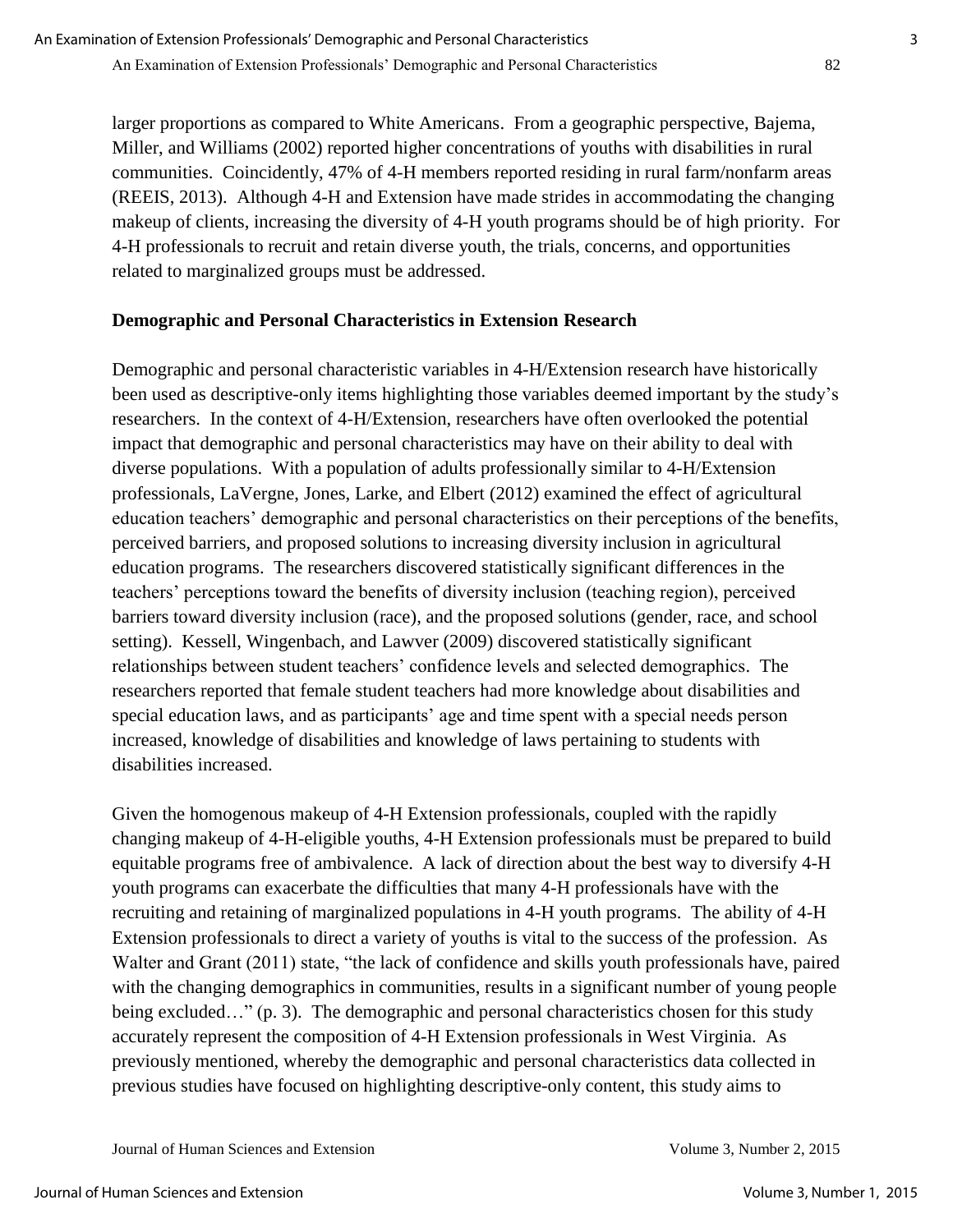determine if these individual factors affect the reality of diversity inclusion among 4-H Extension professionals.

#### **Conceptual Framework**

Based on the concepts that (a) adolescents participating in youth programs demonstrate increased personal and social skills (Lee, Olszewski-Kubilius, Donahue, & Weimholt, 2008; Wolchik, Schenck, & Sandler, 2009) and (b) 4-H youth programs and the National FFA Organization share an interdisciplinary vision (Ricketts & Bruce, 2009; Sulser, Greenhalgh, Parent, & Sagers, 2012), the conceptual framework for this study was rooted in LaVergne's (2008) educational model of diversity inclusion. According to this model, diversity inclusion is an educational belief that accepts all learners by engaging them in learning programs regardless of their race, ethnicity, or exceptionality (LaVergne, 2008). Within the model (see Figure 1), the principles of multicultural education (Banks, 2008), culturally responsive teaching (Gay, 2000), and inclusion (Salend, 2008) are used to create professionals who (a) understand the benefits of inclusion, (b) accept the fact that negative perceptions may influence marginalized group participation in agriculturally-based programs, and (c) have an awareness of possible solutions to increase marginalized group participation. LaVergne (2008) further stresses that professionals need to recognize their strengths and weaknesses when it comes to diversity-inclusive topics and to understand how these suppositions influence their expectations for the interactions with, and achievement of, the individuals in their programs. LaVergne (2008) states, "they recognize that the ultimate goal of a diversity-inclusive program is not to achieve the cliché of a 'one program fits all' model, but to create a program where their kids have equal opportunities to benefit from everything that the program has to offer" (p.49). The researcher also calls for individuals to constantly seek strategies and solutions to increase underrepresented-group participation while becoming supporters of those who understand that, ultimately, successful programs will be determined by how prepared individuals are in teaching youths of color and youths with disabilities. The ultimate goal of a diversity-inclusive program is to develop an organization where all youths, regardless of their individuality, experience social equity and equitable education.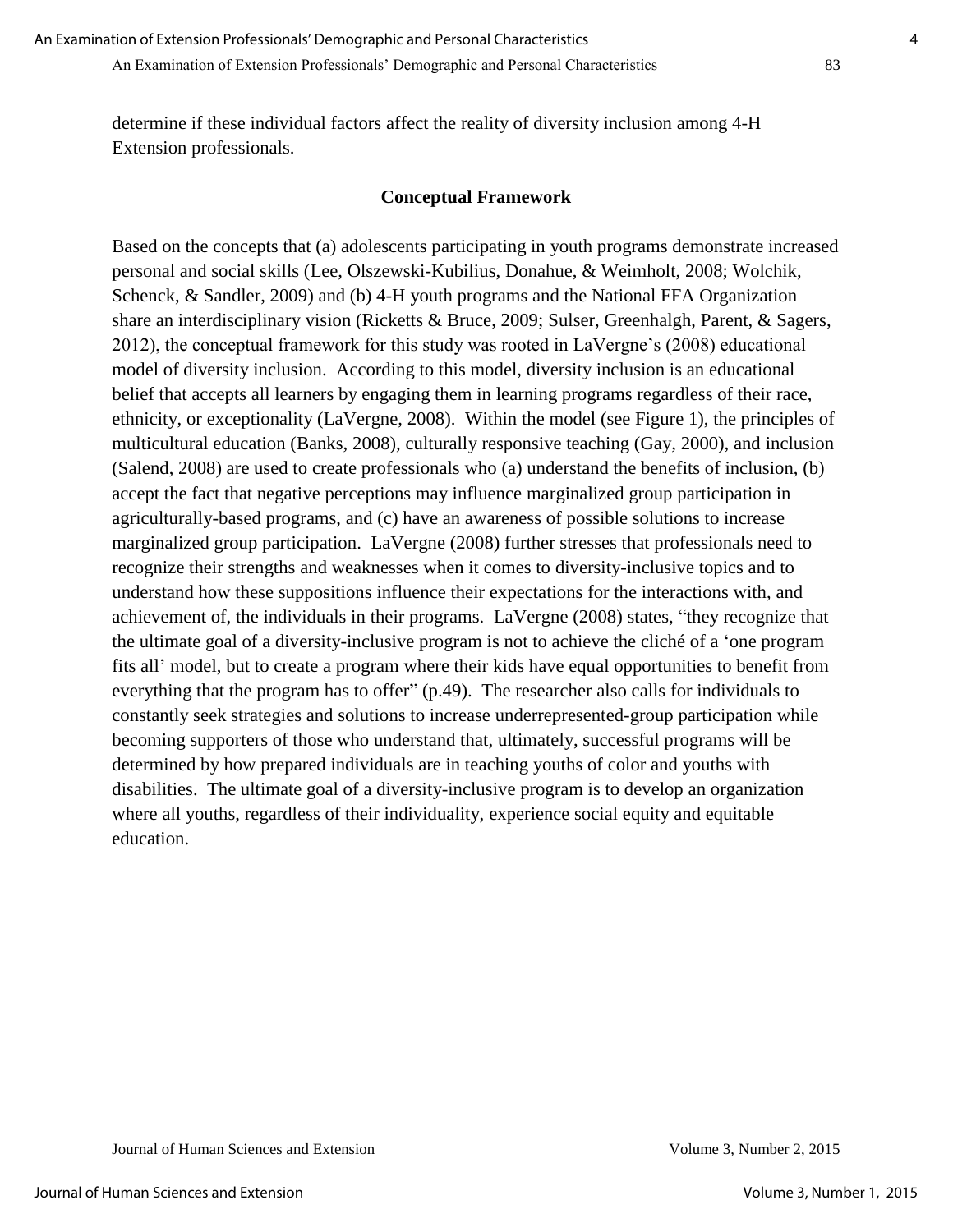

*Figure 1. The Diversity Inclusive Program Model (LaVergne, 2008, p.44). Within the model, the principles of multicultural education (Banks, 2008), culturally responsive teaching (Gay, 2000), and inclusion (Salend, 2008) are used to create an all-encompassing program.* 

As Extension professionals continue to explore the needs of nontraditional youths, they must also create 4-H programs that accept and promote diversity inclusion at all levels. Maintaining an effective organization that provides America's youth with meaningful activities will require Extension professionals to have a greater awareness and understanding of the rich experiences and perspectives that youths of color and youths with disabilities bring. As Schauber and Castania (2001) state, "Extension educators need to establish open lines of communication with prospective audiences and become attuned to how they can meet the needs of all people" (p. 1).

## **Purpose and Objectives**

This study sought to examine the impact of West Virginia 4-H Extension professionals' demographic and personal characteristics on their perceptions of the benefits of diversity inclusion, perceived barriers to diversity inclusion, and proposed solutions to increase diversity inclusion in 4-H youth programs. Based on consulted literature, the following hypotheses were developed to be tested *a priori* at the .05 level.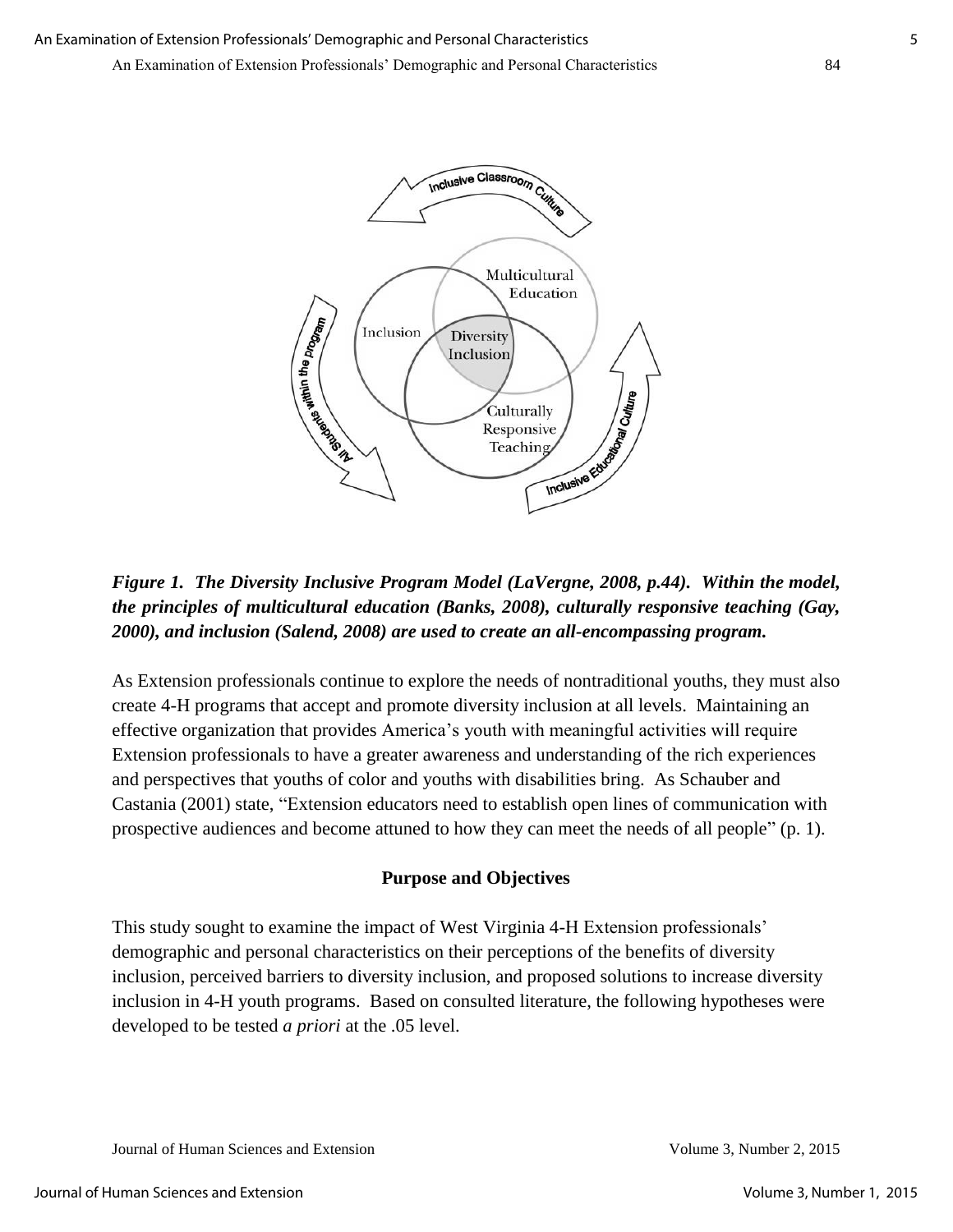## **Null Hypotheses**

- Ho1: No difference exists in 4-H Extension professionals' perceptions of the benefits of diversity inclusion in the presence of any of the following demographic and personal characteristics: years of service (adult), age, gender, high school/college diversity/multicultural training, career-work diversity/multicultural training, race/ethnicity, work setting (county), age range most confident to work with, or years of membership as a youth.
- Ho2: No difference exists in 4-H Extension professionals' perceptions of the barriers of diversity inclusion in the presence of any of the following demographic and personal characteristics: years of service (adult), age, gender, high school/college diversity/multicultural training, career-work diversity/multicultural training, race/ethnicity, work setting (county), age range most confident to work with, or years of membership as a youth.
- Ho3: No difference exists in 4-H Extension professionals' perceptions of proposed solutions to increase diversity inclusion in the presence of any of the following demographic and personal characteristics: years of service (adult), age, gender, high school/college diversity/multicultural training, career-work diversity/multicultural training, race/ethnicity, work setting (county), age range most confident to work with, or years of membership as a youth.

## **Methods and Procedures**

The West Virginia University Institutional Review Board approved this study (via exemption). As such, informed consent was obtained through returned e-mails from individuals willing to participate in the study. Following Dillman's (2007) *Tailored Design Method* for survey implementation, the researcher implemented a questionnaire using a series of e-mails utilizing SurveyMonkey.com as the host website. The questionnaire was based on previous work by LaVergne et al. (2012) regarding Texas agricultural education teachers' perceptions of proposed solutions to increase diversity inclusion in agricultural education programs. Researchers acquired permission to use and slightly modify the instrument to have language appropriate for Extension audiences. Part 1 (Benefits) consisted of 12 statements designed to gauge participants' perceptions of the benefits of diversity inclusion in 4-H youth programs. Part 2 (Barriers) consisted of 12 statements designed to measure participants' perceptions of the perceived barriers to diversity inclusion in 4-H youth programs. Part 3 (Solutions) consisted of 12 statements designed to gauge participants' perceptions of possible strategies or solutions that would promote diversity inclusion in 4-H youth programs. Participants responded to each question using a four-point Likert-type scale wherein 1 = *strongly disagree* (*SD*), 2 = *disagree*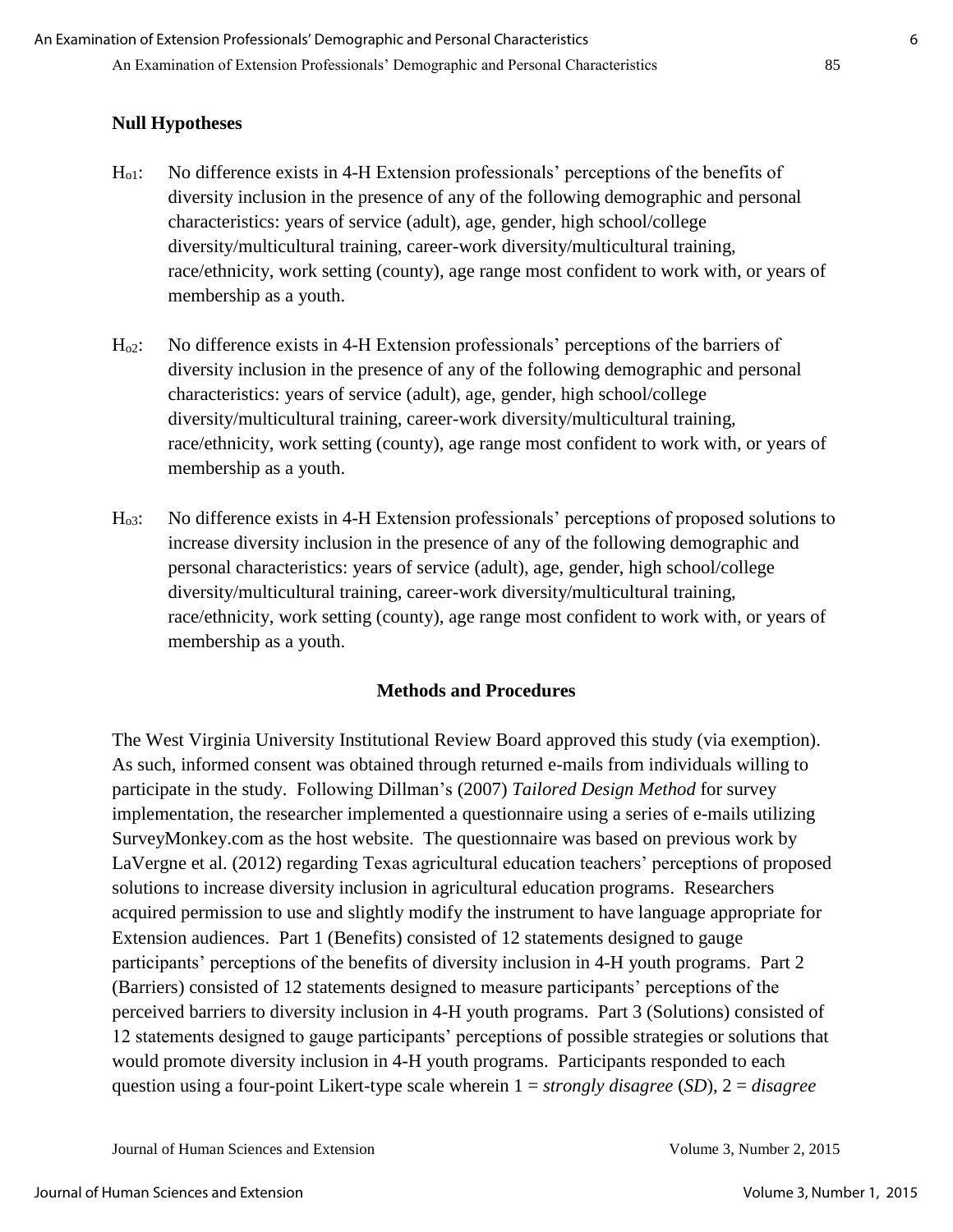An Examination of Extension Professionals' Demographic and Personal Characteristics 86

(*D*), 3 = *agree* (*A*), and 4 = *strongly agree* (*SA*) (Table 1). Part 4 consisted of nine items designed to collect demographic information on respondents. Faculty and administrators from the state land-grant university formed the panel of experts and reviewed the instrument for face and content validity. Construct validity confirmed the questionnaire's scores did reflect the conceptual areas it was intended to measure. Evidence of construct validity was collected from the responses, suggestions from the panel of experts, and a pilot test of 10 Extension professionals not included in the survey population. The groups provided input regarding the content and direction of the statements, which improved the accuracy and precise construction of the questionnaire. Internal consistency was established using a pilot test that yielded the following Cronbach's alpha (Gliem & Gliem, 2003) for each of the constructs: benefits =  $0.94$ ,  $barriers = 0.80$ , and solutions = 0.82. Post-hoc reliability analysis was also conducted, resulting in the following Cronbach's alphas: benefits  $= 0.97$ , barriers  $= 0.82$ , and solutions  $= 0.88$ .

| <b>Scale</b>    | <b>Item</b>                                                                                 |
|-----------------|---------------------------------------------------------------------------------------------|
| <b>Benefits</b> |                                                                                             |
|                 | -There are benefits for the inclusion of youth of color in 4-H programs.                    |
|                 | -Providing youth of color with 4-H leadership opportunities will have a positive impact on  |
|                 | 4-H programs.                                                                               |
|                 | -Diversity inclusion can improve social relationships between White youth and youth of      |
|                 | color in 4-H programs.                                                                      |
|                 | -Providing youth of color with career exploration opportunities will have a positive impact |
|                 | on 4-H programs.                                                                            |
|                 | -I believe 4-H can help youth of color improve academically.                                |
|                 | -There are benefits for the inclusion of youth with disabilities in 4-H programs.           |
|                 | -Diversity inclusion can improve social relationships between youth with and without        |
|                 | disabilities in 4-H programs.                                                               |
|                 | -Providing youth with disabilities career exploration opportunities will have a positive    |
|                 | impact on 4-H programs.                                                                     |
|                 | -Providing youth with disabilities 4-H leadership development opportunities will have a     |
|                 | positive impact on 4-H programs.                                                            |
|                 | -I believe 4-H can help youth with disabilities improve academically.                       |
|                 | -The inclusion of diverse populations in 4-H youth programs is a benefit for the entire     |
|                 | community.                                                                                  |
|                 | -Diversity inclusion in 4-H youth programs can have a positive impact on other youth        |
|                 | programs in the state.                                                                      |
| <b>Barriers</b> |                                                                                             |
|                 | -The lack of information about 4-H youth programs have an impact on youth of color          |
|                 | participation in 4-H.                                                                       |
|                 | -A lack of role models hinders the participation of youth of color in 4-H programs.         |
|                 | -The perception of 4-H alone influences the participation of youth of color in 4-H          |
|                 | programs.                                                                                   |

*Table 1. Individual Statements for the Benefits, Barriers, and Solutions Scales (n = 117)*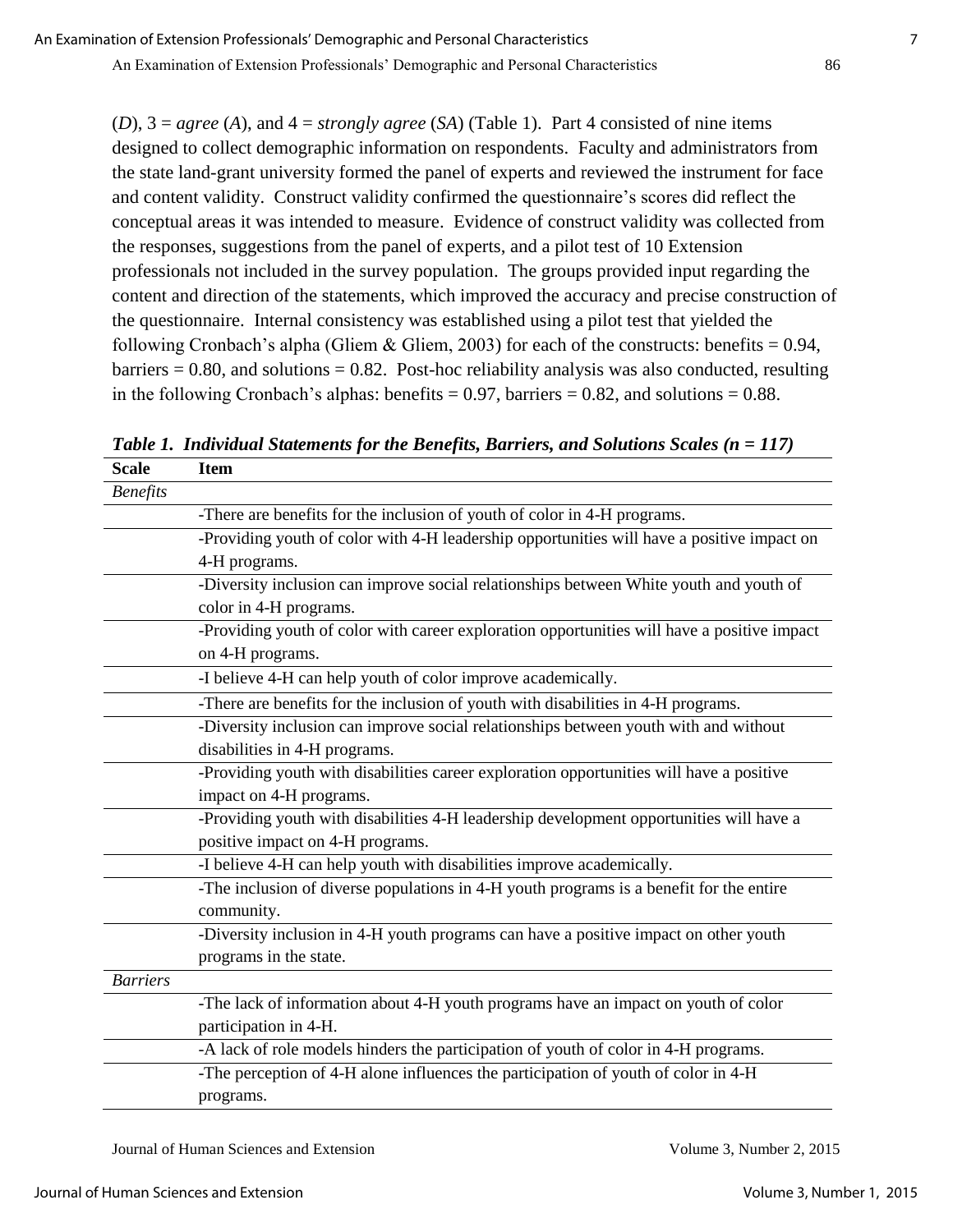|                  | -Rejection by peers is a barrier to diversity inclusion by youth of color in 4-H.                                    |
|------------------|----------------------------------------------------------------------------------------------------------------------|
|                  | -Negative stereotypes of people of color are a primary reason why youth of color do not                              |
|                  | participate in 4-H programs.                                                                                         |
|                  | -The lack of information about 4-H youth programs have an impact on youth with                                       |
|                  | disabilities participation in 4-H.                                                                                   |
|                  | -A lack of role models hinders the participation of youth with disabilities in 4-H programs.                         |
|                  | -The perception of 4-H alone influences the participation youth with disabilities in 4-H                             |
|                  | programs.                                                                                                            |
|                  | -Improper program materials is a barrier to diversity inclusion for youth with disabilities in                       |
|                  | 4-H youth programs.                                                                                                  |
|                  | -Rejection by peers is a barrier to diversity inclusion by youth with disabilities in 4-H.                           |
|                  | -Negative stereotypes of people with disabilities are a primary reason why youth with                                |
|                  | disabilities do not participate in 4-H programs.                                                                     |
|                  | -Parental attitudes about 4-H play an important role in diversity inclusion among all youth.                         |
| <b>Solutions</b> |                                                                                                                      |
|                  | -4-H youth instructional materials should reflect the diverse society that 4-H youth                                 |
|                  | programs have.                                                                                                       |
|                  | -County 4-H youth personnel need training in multicultural education.                                                |
|                  | -Colleges and universities should incorporate more multicultural education classes in their                          |
|                  | preservice Extension preparation curriculums.                                                                        |
|                  | -A multicultural education training workshop should be utilized to promote an attitudinal                            |
|                  | change toward diversity inclusion in 4-H youth programs.                                                             |
|                  | -All 4-H youth personnel should strive to increase a diverse membership in their 4-H youth                           |
|                  | programs.                                                                                                            |
|                  | -All 4-H youth personnel should be required to have some type of diversity training prior                            |
|                  | to working with youth.                                                                                               |
|                  | -County 4-H youth personnel should become familiar with the youth with disabilities -                                |
|                  | represented in their counties in order to promote an atmosphere of acceptance and                                    |
|                  | cooperation.                                                                                                         |
|                  | -County 4-H youth personnel should become familiar with the youth of color represented                               |
|                  | in their counties in order to promote an atmosphere of acceptance and cooperation.                                   |
|                  | -Peer mentoring is a strategy that could be utilized to assist all 4-H youth personnel in                            |
|                  | increasing diversity inclusion in 4-H.                                                                               |
|                  | -An increase in the recruitment efforts of underrepresented groups by 4-H personnel would                            |
|                  | enhance diversity inclusion in 4-H.                                                                                  |
|                  | -For youth to become interested in joining 4-H, parents, 4-H youth personnel, and                                    |
|                  | policymakers must develop strategies to address the different learning styles of all youth.                          |
|                  | -A statewide support network designed to assist county 4-H youth personnel in working                                |
|                  | with diverse audiences would enhance diversity inclusion in 4-H.                                                     |
|                  | <i>Note:</i> 1.00 to 1.49 = <i>SD</i> , 1.50 to 2.49 = <i>D</i> , 2.50 to 3.49 = <i>A</i> , 3.50 to 4.00 = <i>SA</i> |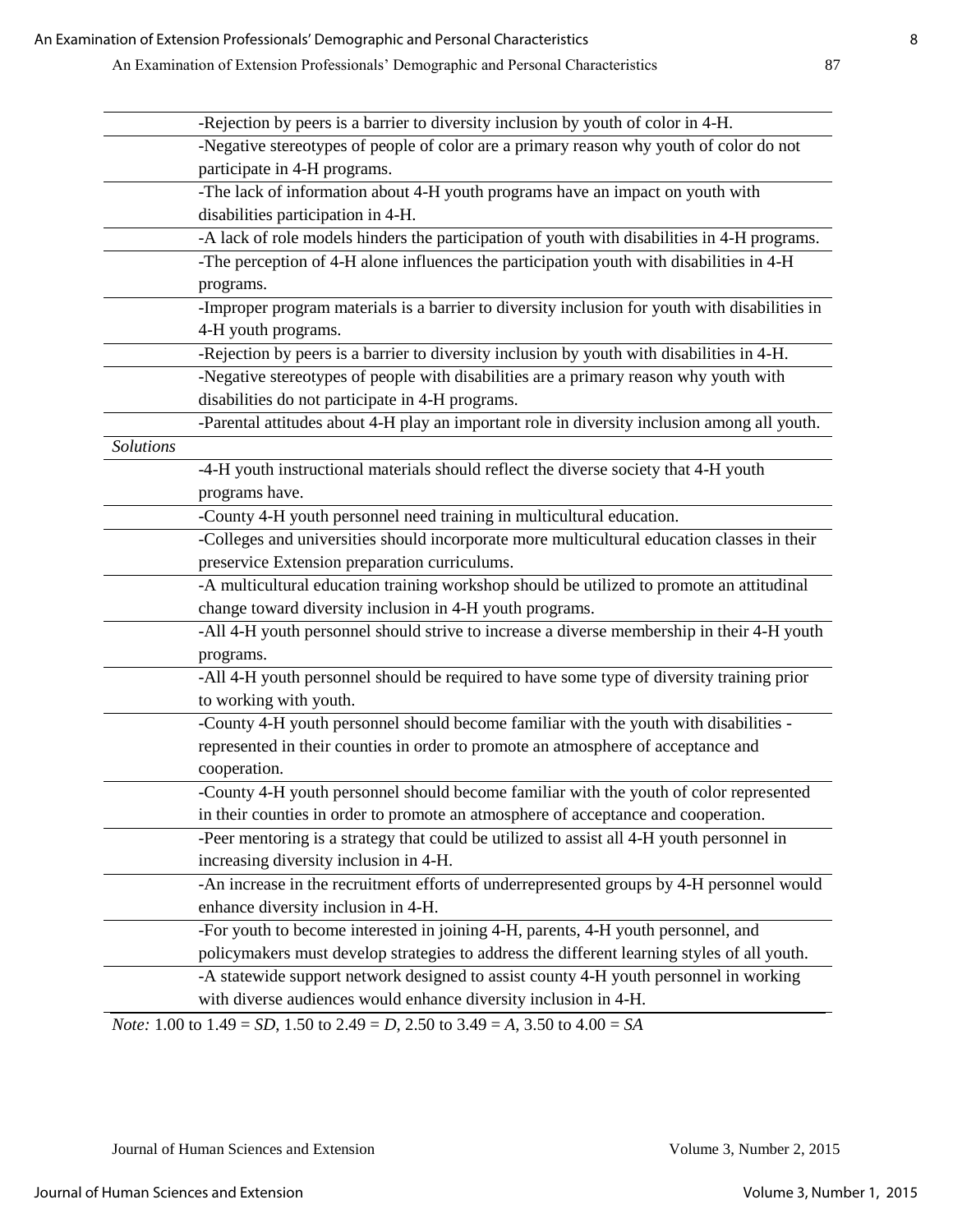The target population consisted of all West Virginia 4-H youth Extension professionals, as listed through the West Virginia University Cooperative Extension Office from 2011 to 2012. Because of the unavailability of accurate personal information (e.g., missing e-mail addresses, incorrect home/work addresses) from the three sources, access to all professionals was not feasible. The accessible population of the study consisted of all Extension professionals who had e-mail addresses listed through the West Virginia University Cooperative Extension Office (*N* = 1,400). Using a sampling formula from Bartlett, Kotrlik, and Higgins (2001), researchers randomly selected 276 participants  $(n = 276)$ .

Participants received a prenotice/introductory mailed letter outlining the purpose of the study and informing them that they would receive an e-mail in one week with instructions on how to complete the Internet-based questionnaire. From the preliminary selection, 24 e-mail addresses were invalid. To obtain valid e-mail addresses and to maintain number of participants, the researchers randomly selected additional participants from the total population pool. After this update, the e-mail addresses were deemed valid. For the data collection phase, the researchers sent reminder e-mails once a week until the study was concluded. During the 6-week study, 117 (42.3%) professionals responded.

#### **Results**

Nonresponse error was addressed by comparing respondents' questionnaire return rate prior to the closing date  $(n = 93)$  with respondents' questionnaire return rate after the closing date  $(n = 15)$ 24) (Lindner, Murphy, & Briers, 2001). Using the closing date as the independent variable and mean scores as the dependent variable, independent sample *t*-tests revealed no statistically significant difference  $(p < .05)$  existed between respondents' mean scores on the three scales. Null hypothesis 1 was tested using a combination of independent sample *t*-tests and the ANOVA procedure. Only those characteristics for which a statistically significant difference existed (*p* < .05) are reported.

## **High School/College Diversity/Multicultural Education Training**

The *t*-test procedure was used to determine if differences existed in the perceptions of the benefits to diversity inclusion based on participants' receiving or not receiving diversity and/or multicultural training in high school or college. A statistically significant difference  $(t(106) =$ 3.51,  $p < 0.01$ ,  $r = 0.10$ ) existed between mean scores of Extension professionals who had received diversity/multicultural education training (*M* = 3.75, *SD* = .33) and those who had not (*M* = 3.43,  $SD = .62$ ) on the perceptions of the benefits to diversity-inclusive 4-H programs. Because of statistically significant differences found for the personal variable, High School/College Diversity/Multicultural Education Training,  $H<sub>o1</sub>$  was rejected (Table 2).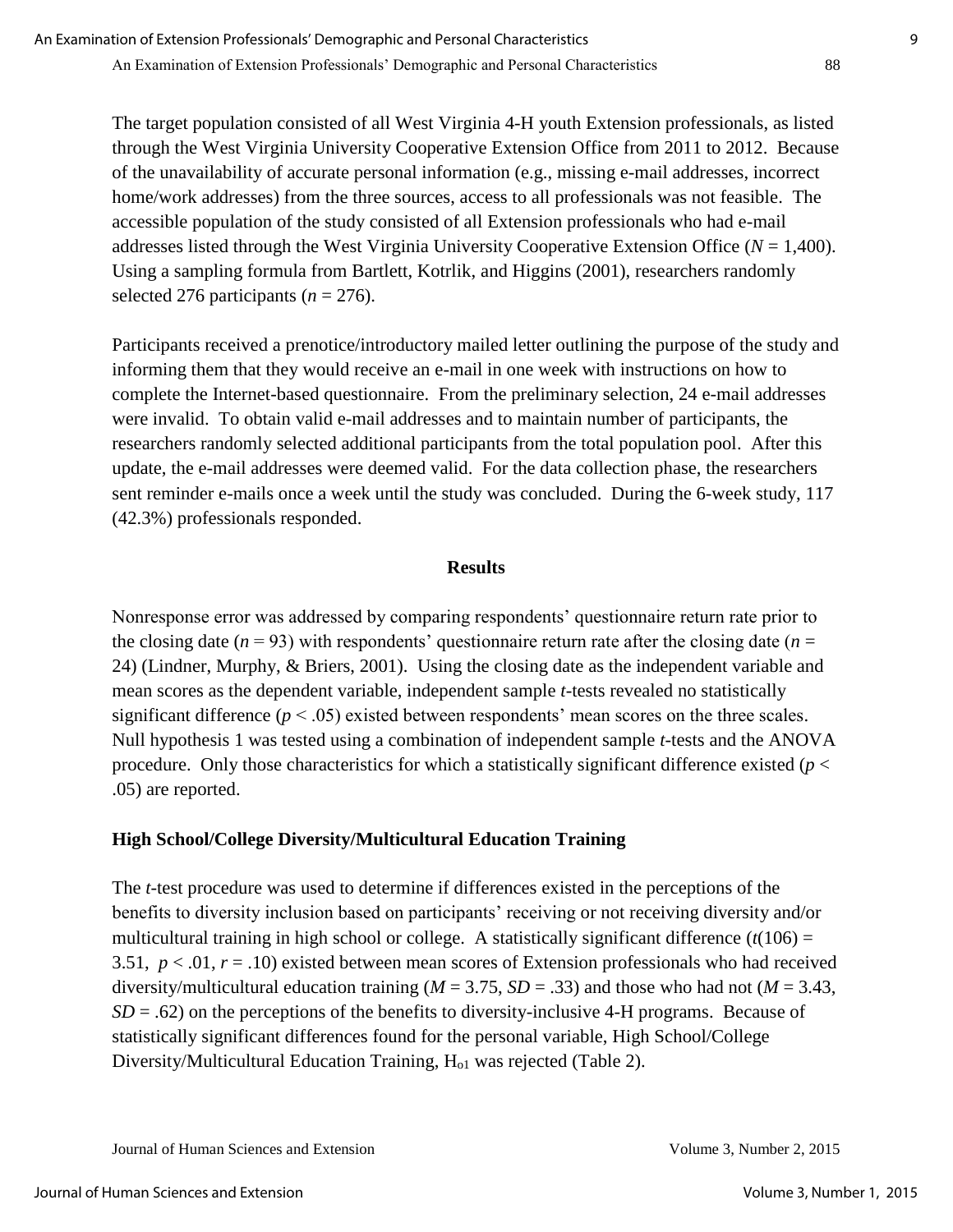| Did you receive any diversity/multicultural                                                                          |       |            |          |  |                         |           |  |
|----------------------------------------------------------------------------------------------------------------------|-------|------------|----------|--|-------------------------|-----------|--|
| training in high school and/or college?                                                                              | $n^*$ |            | $M$ SD t |  | $\boldsymbol{n}$        | Cohen's d |  |
| Yes                                                                                                                  |       |            |          |  | 65 3.75 .33 3.51 .001** | .10       |  |
| N <sub>0</sub>                                                                                                       |       | 43 3.43 62 |          |  |                         |           |  |
| <i>Note:</i> 1.00 to 1.49 = <i>SD</i> , 1.50 to 2.49 = <i>D</i> , 2.50 to 3.49 = <i>A</i> , 3.50 to 4.00 = <i>SA</i> |       |            |          |  |                         |           |  |
| *Nine participants chose not to respond to this question.                                                            |       |            |          |  |                         |           |  |

*Table 2. Comparison of Benefits Scale by High School and/or College Diversity/Multicultural Training Received (n =117)*

 $p < .01$ 

Null hypothesis 2 was tested using a combination of independent sample *t*-tests and the ANOVA procedure. Only those characteristics for which statistically significant differences existed (*p* < .05) are reported.

## **Years of Service**

A one-way ANOVA was used to compare participants' perceptions of the perceived barriers to diversity inclusion in 4-H programs by years of service to the organization. Table 3 indicates that a statistically significant difference existed among participants ( $F(5, 102) = 2.59$ ,  $p < .05$ ,  $r =$ .11). A Tukey–Kramer post-hoc analysis showed that participants with less than 12 months to 5 years of service ( $M = 2.73$ ,  $SD = .52$ ) had statistically significant higher mean scores on Part 1 (Barriers) than participants with  $11-15$  years of service ( $M = 2.28$ ,  $SD = .51$ ). Because of statistically significant differences found for the personal variable, Years of Service, H<sub>o2</sub> was rejected.

| <b>Years of Service</b>       | $\boldsymbol{n}$ | M           | $\boldsymbol{SD}$ | $\overline{F}$        | <sub>n</sub> | Cohen's d |
|-------------------------------|------------------|-------------|-------------------|-----------------------|--------------|-----------|
| $0 \leq 12$ months) – 5 years | 19.              |             |                   | 2.73 .52 2.594 .030** |              | .11       |
| $6 - 10$ years                | 21               | 2.50        | .34               |                       |              |           |
| $11 - 15$ years               | 19               | 2.28 .51    |                   |                       |              |           |
| $16 - 20$ years               | 9                | 2.65 .30    |                   |                       |              |           |
| $21 - 25$ years               | 14               | 2.55 .33    |                   |                       |              |           |
| $25+ years$                   |                  | 26 2.50 .32 |                   |                       |              |           |

*Table 3. ANOVA Table of Overall Barriers Scores by Years of 4-H Service (n = 117)*

*Note:* 1.00 to 1.49 = *SD*, 1.50 to 2.49 = *D*, 2.50 to 3.49 = *A*, 3.50 to 4.00 = *SA*

\*10 participants chose not to respond to this question.

\*\**p* <.05

Null hypothesis 3 was tested using a combination of independent sample *t*-tests and the ANOVA procedure. Only those characteristics for which a statistically significant difference existed ( $p <$ .05) are reported.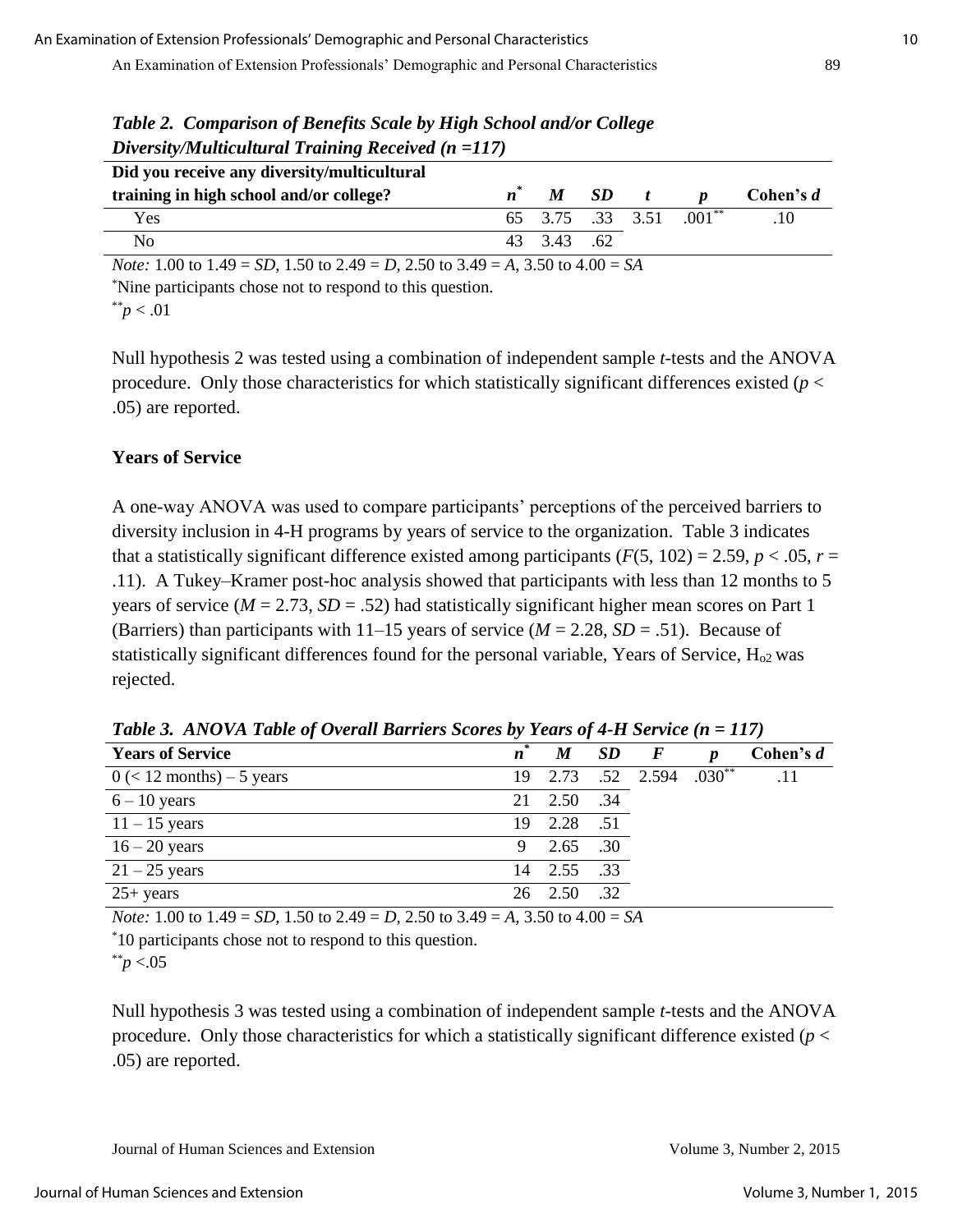## **Career/Work-based Diversity/Multicultural Education Training**

The *t*-test procedure was used to determine if differences existed in the perceptions of the proposed solutions to increase diversity inclusion based on participants' receiving or not receiving diversity and/or multicultural training at the career/work-based level. A statistically significant difference  $(t(105) = 2.19, p < .05, r = .04)$  existed between mean scores of Extension professionals who had received diversity/multicultural education training at the career/work level  $(M = 3.00, SD = .41)$  versus those who had not  $(M = 3.22, SD = .42)$ . Because of statistically significant differences found for the personal variable, Career/Work-based Diversity/Multicultural Education Training,  $H<sub>03</sub>$  was rejected (Table 4).

*Table 4. Comparison of Solutions Scale by Career/Work-based Diversity/Multicultural Training Received (n =117)*

| Have you had any diversity/multicultural education                                                                   |           |            |                         |                      |
|----------------------------------------------------------------------------------------------------------------------|-----------|------------|-------------------------|----------------------|
| training at the career/work-based level?                                                                             | M         | $SD$ t $P$ |                         | $\mathbf C$ ohen's d |
| Yes                                                                                                                  |           |            | 84 3.00 .41 2.19 .031** | .04                  |
| No                                                                                                                   | 23 322 42 |            |                         |                      |
| <i>Note:</i> 1.00 to 1.49 = <i>SD</i> , 1.50 to 2.49 = <i>D</i> , 2.50 to 3.49 = <i>A</i> , 3.50 to 4.00 = <i>SA</i> |           |            |                         |                      |

\*10 participants chose not to respond to this question.

\*\**p* <.05

#### **Conclusions and Recommendations**

Respondents' indication of receiving diversity/multicultural education training during their high school/college matriculation had a statistically significant difference on the Part 1 (Benefits) scale score. This finding indicated that those individuals who received some form of diversity/multicultural education during their high school/undergraduate matriculation agreed more with the perceptions of the benefits of diversity inclusion in 4-H programs than did respondents who did not receive any training. Given that one of the vital goals of diversity/multicultural education training is to create individuals who recognize that every child has a right to equal and equitable access, this finding supports the need to ensure that preservice Extension programs consider incorporating some form of diversity/multicultural mentorship experience within the undergraduate/graduate curriculum (LaVergne, 2008). Current practitioners who are successful at modeling diversity-inclusive programs could provide valuable insight to preservice practitioners. Furthermore, as preservice Extension programs incorporate these practices, they should also consider the addition of a field-based component that would provide preservice Extension professionals the opportunities to witness the implementation/operation of inclusive practices firsthand (Talbert & Edwin, 2008). This will give students many opportunities to gain practical experience in the field while being exposed to issues of diversity in everyday activities.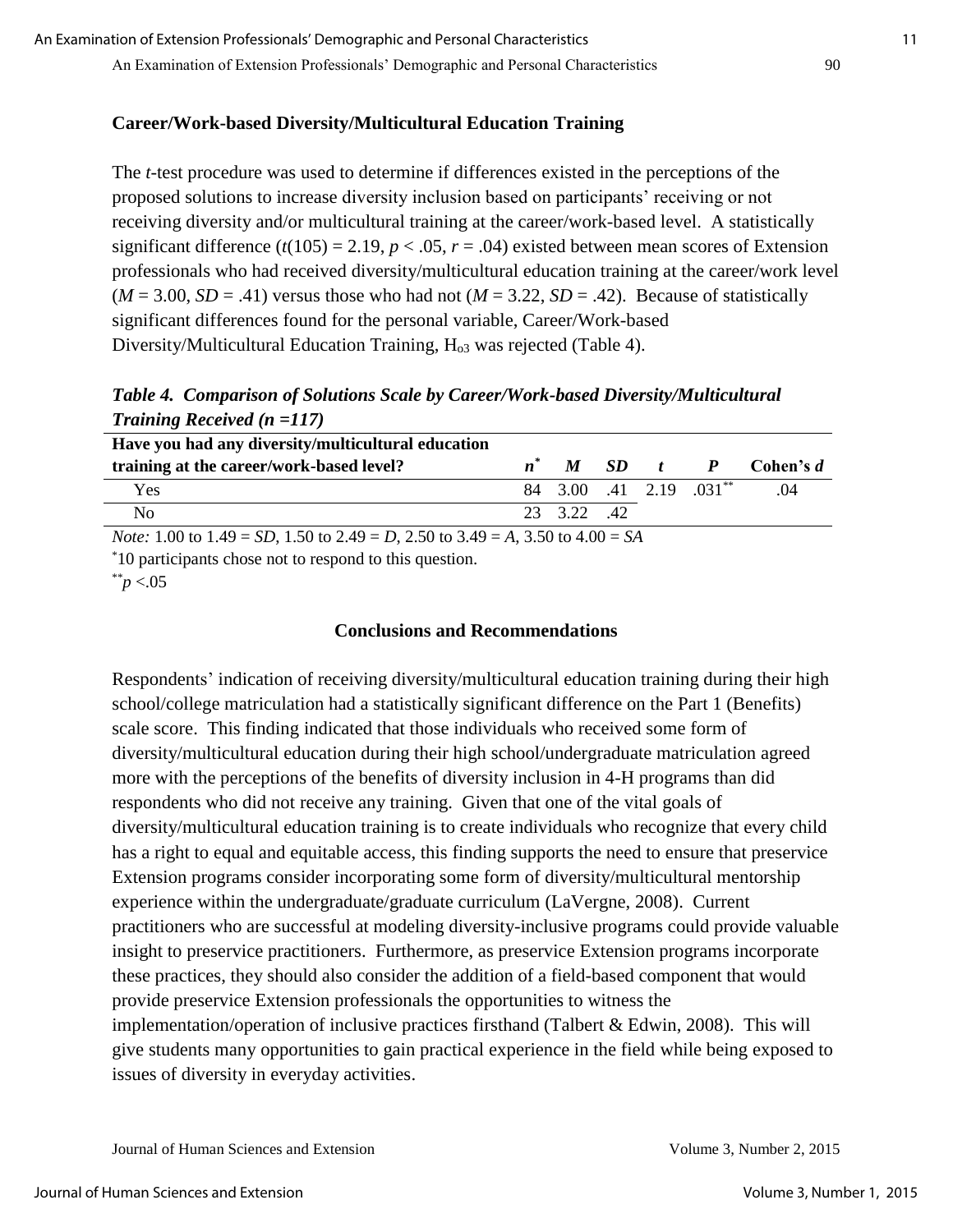Results of the study reveal that participants with less than 12 months to 5 years of service agreed more with the perceived barriers to diversity-inclusive 4-H programs than did participants with 11–15 years of service. First, the findings could indicate that early-career Extension professionals are more aware of the barriers that youths of color and youths with disabilities experience when attempting to join 4-H programs. Second, the findings could indicate that, because of their experience within the profession, experienced Extension professionals may perceive other factors as reasons for which marginalized groups are not participating in 4-H programs. One implication of this finding is that respondents agree that barriers to 4-H participation do exist. As such, empirical research indicates that (a) the number of youths of color and youths with disabilities are increasing at historic rates (Johnson & Lichter, 2010; REEIS, 2013); (b) 4-H professionals still lack the ability to promote all-inclusive 4-H environments (Mpofu, Ingram, & Radhakrishna, 2010; Peterson et al., 2012); and (c) the barriers to inclusion remain unresolved (Peterson et al., 2012; Russell & Van Campen, 2011). Based on the findings, the researchers recommend that research of a qualitative nature be implemented to determine the multilayered barriers to increasing diversity inclusion in 4-H programs. Whereas the results of this study should certainly be viewed as graphic indicators of the effect that personal and demographic characteristics have toward diversity inclusion in 4-H programs, the actual barriers causing these groups to continue to be underrepresented can only be determined by those who are involved at the ground level.

A statistically significant difference existed between respondents who had received diversity/multicultural education training at the career/work-based level as opposed to respondents who did not receive training at the career/work-based level on the proposed solutions to increase diversity inclusion in 4-H programs. Perhaps this difference can be attributed to the type of training that was received among participants. For example, could inadequate diversity training have had an adverse effect on participant perceptions of diversity and inclusion in 4-H programs? In order to ensure that Extension professionals are receiving the training needed to accommodate the influx of diversity within their programs, reexamining training materials is critical. Based on these findings, continuous efforts should be made to determine the most effective methods (collaborative partnerships, field experiences, etc.) of fostering diversity-inclusive 4-H programs.

Finally, the effect sizes in results have been interpreted as having small relationships (strength) between the magnitudes of the observed effects. The purpose for reporting the effect size is to provide readers with a logical measurement of the strengths of associations (Cohen, 1988), and it should be noted that a small effect size is rather important. Trusty, Thompson, and Petrocelli (2004) noted that small effect sizes for critical outcomes can be important, as long as they are replicable. Additionally, because of the unavailability of previous research data concerning personal and demographic effects on diversity inclusion, the researcher recommends that this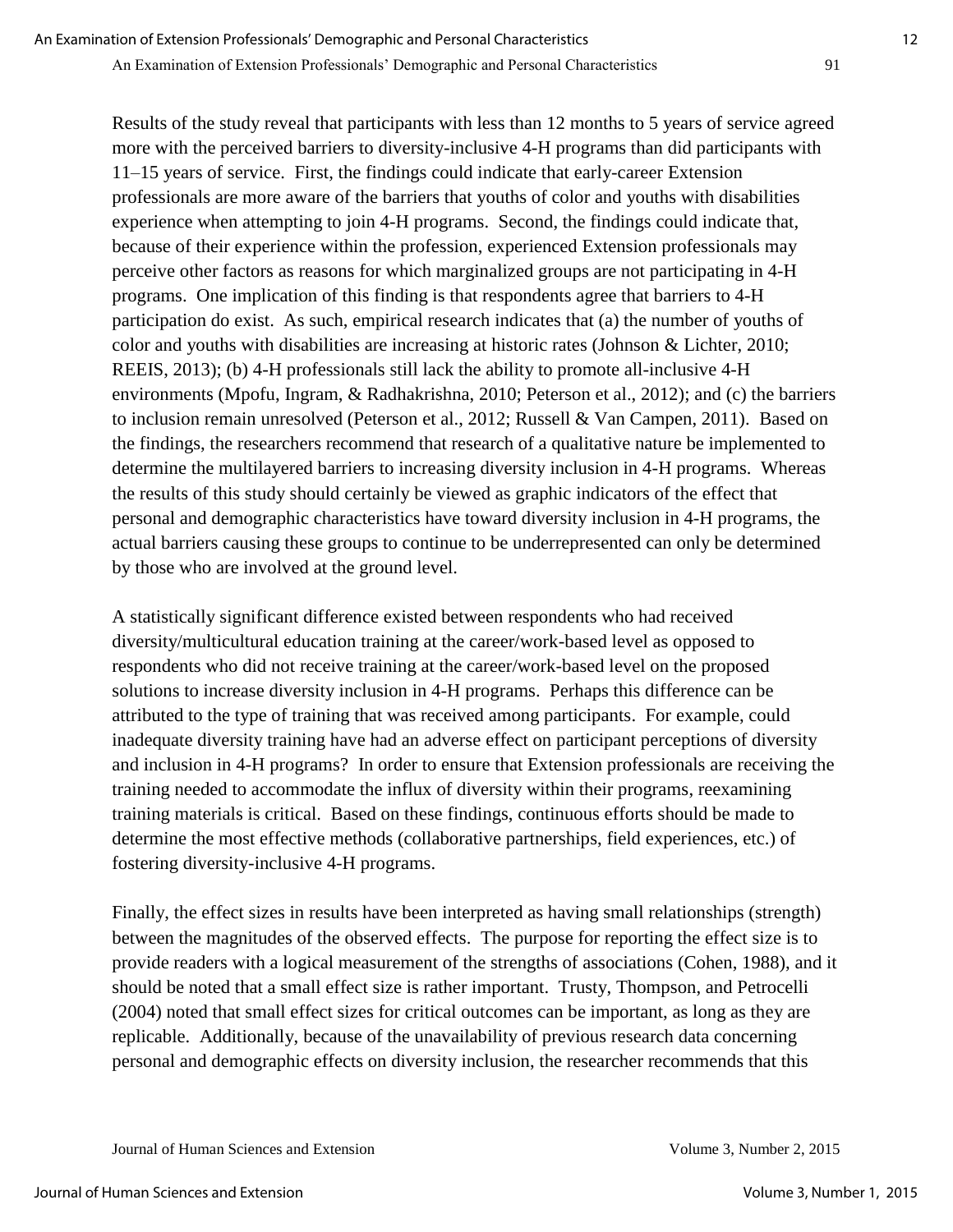An Examination of Extension Professionals' Demographic and Personal Characteristics 92

study be replicated so that comparative analyses can be made to determine the study's applied context.

#### **References**

- 4-H National Headquarters. (2012). *2010 4-H youth development es-237 statistics.* Retrieved from http://www.reeis.usda.gov/reports-and-documents/4-h-reports
- Bajema, D. H., Miller, W. W., & Williams, D. L. (2002). Aspirations of rural youth. *Journal of Agricultural Education, 43*(3), 61–71. doi:10.5032/jae.2002.03061
- Banks, J. A. (2008). *An introduction to multicultural education* (4<sup>th</sup> ed.). Boston, MA: Allyn and Bacon.
- Bartlett, J. E., II, Kotrlik, J. W., & Higgins, C. C. (2001). Organizational research: Determining appropriate sample size in survey research. *Information Technology, Learning, and Performance Journal, 19*(1), 43–50.
- Brault, M. W. (2012). *Americans with disabilities: 2010*. Retrieved from http://www.census.gov/prod/2012pubs/p70-131.pdf
- Cohen, J. (1988). *Statistical power analysis for behavioral sciences* (2<sup>nd</sup> ed.). Hillsdale, NJ: Lawrence Erlbaum Associates.
- Dillman, D. A. (2007). *Mail and internet surveys: The tailored design method* (2<sup>nd</sup> ed.). Hoboken, NJ: John Wiley & Sons, Inc.
- Gay, G. (2000). *Culturally responsive teaching: Theory, research, and practice*. New York, NY: Teachers College Press.
- Gliem, J. A., & Gliem, R. R. (2003). Calculating, interpreting, and reporting Cronbach's alpha reliability coefficient for Likert-type scales. *Proceedings of the 2003 Midwest Research to Practice Conference in Adult, Continuing, and Community Education,* 82–88. Retrieved from

https://scholarworks.iupui.edu/bitstream/handle/1805/344/Gliem%20&%20Gliem.pdf?

- Hussar, W. J., & Bailey T. M. (2013). *Projections of education statistics to 2021 (NCES-008)*. Washington, DC: U.S. Department of Education, National Center for Education Statistics. Retrieved from http://nces.ed.gov/pubs2013/2013008.pdf
- Johnson, K. M., & Lichter, D. T. (2010). Growing diversity among America's children and youth: Spatial and temporal dimensions. *Population and Development Review, 36*(1), 151–156. doi:10.1111/j.1728-4457.2010.00322.x
- Kessell, J., Wingenbach, G. J., & Lawver, D. (2009). Relationships between special education confidence, knowledge, and selected demographics for agricultural education student teachers. *Journal of Agricultural Education, 50*(2), 52–61. doi:10.5032/jae.2009.02052
- LaVergne, D. D. (2008). *Perceptions of Texas agricultural education teachers regarding diversity inclusion in secondary agricultural education programs*. Unpublished doctoral dissertation. Texas A&M University, College Station, TX.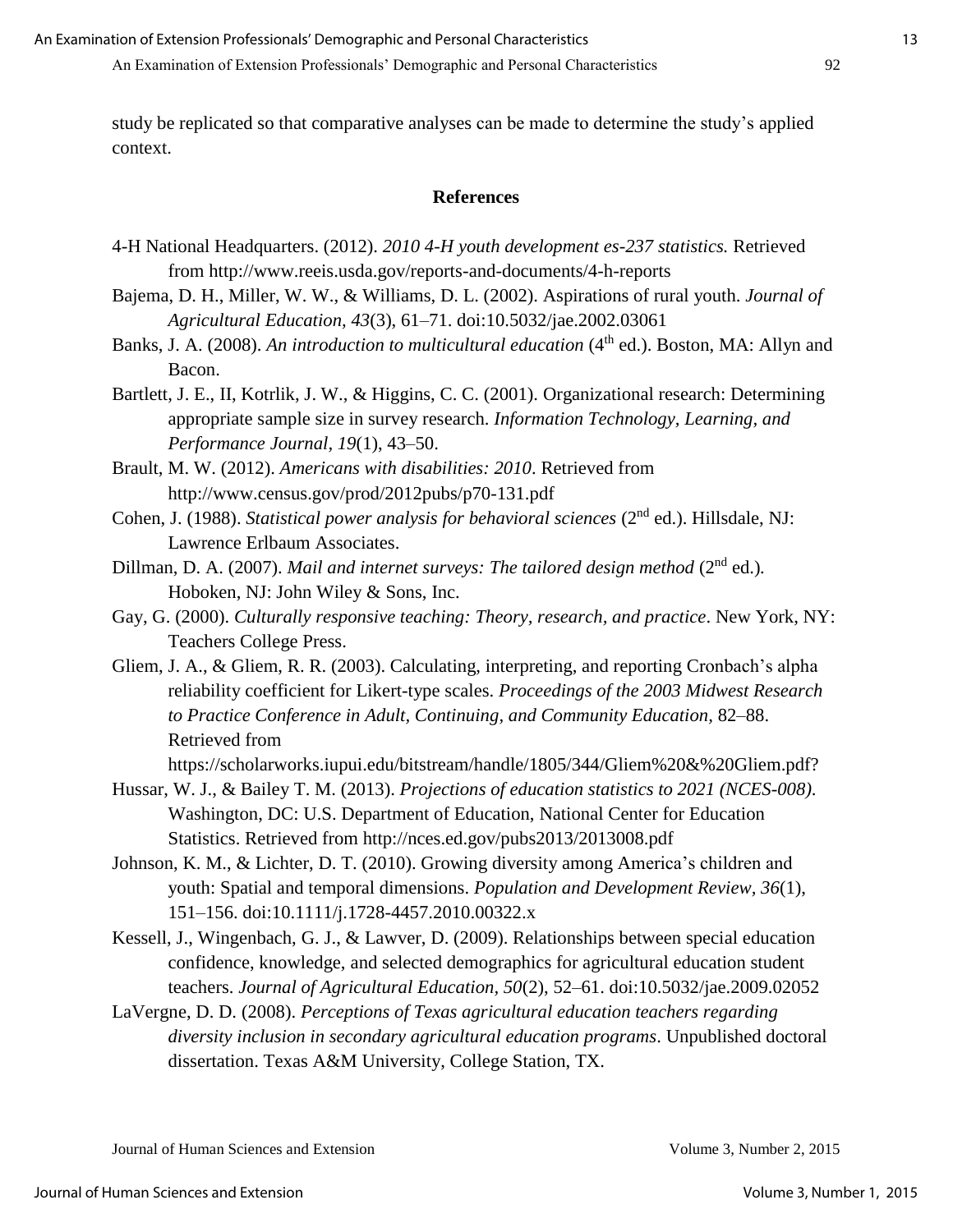- LaVergne, D. D., Jones, W. A., Larke, A., Jr., & Elbert, C. D. (2012). The effect of teacher demographic and personal characteristics on perceptions of diversity inclusion in agricultural education programs. *Journal of Agricultural Education, 53*(3), 84–97. doi:10.5032/jae.2012.03084
- Lee, S. Y., Olszewski-Kubilius, P., Donahue, R., & Weimholt, K. (2008). The Civic Leadership Institute: A service-learning program for academically gifted youth. *Journal of Advanced Academics, 19*(2), 272–308. doi:10.4219/jaa-2008-773
- Lindner, J. R., Murphy, T. H., & Briers, G. E. (2001). Handling nonresponse in social science research. *Journal of Agricultural Education, 42*(4), 43–53. doi:10.5032/jae.2001.04043
- Mpofu, C., Ingram, P. D., & Radhakrishna, R. (2010). Perceptions of 4-H Extension educators and volunteer leaders towards the inclusion of youth with Attention Deficit Hyperactive Disorder(s) in 4-H programs. *Journal of Youth Development, 5*(1), Article 100501FA002. Retrieved from http://nae4a.memberclicks.net/assets/documents/jyd\_summer2010.pdf
- Newby, L., & Sallee, J. (2011). 4-H membership recruitment/retention problems: A metaanalysis of possible causes and solutions. *Journal of Youth Development, 6*(4), Article 110604FA003. Retrieved from

http://nae4a.memberclicks.net/assets/documents/JYD\_0604final.pdf

- Orfield, G., Kucsera, J., & Siegel-Hawley, G. (2012). E pluribus…separation: Deepening double segregation for more students. *The Civil Rights Project.* Retrieved from http://civilrightsproject.ucla.edu/research/k-12-education/integration-and-diversity/mlknational/e-pluribus...separation-deepening-double-segregation-for-more-students
- Peterson, R. L., Grenwelge, C., Benz, M. R., Zhang, D., Resch, J. A., Mireles, G., & Mahadevan, L. (2012). Serving clientele with disabilities: An assessment of Texas FCS agents' needs for implementing inclusive programs. *Journal of Extension, 50*(6), Article 6FEA7. Retrieved from http://www.joe.org/joe/2012december/a7.php
- Research, Education, & Economics Information System (REEIS). (2013). *2005-2010 National 4- H enrollment reports*. Retrieved from http://reeis.usda.gov/reports-and-documents/4-hreports
- Ricketts, K. G., & Bruce, J. A. (2009). "Co-opetition?" Can it exist between Extension and agricultural education—A study on interdisciplinary cooperation. *Journal of Extension, 47*(5), Article 5RIB1. Retrieved from http://www.joe.org/joe/2009october/rb1.php
- Russell, S. T., & Van Campen, K. (2011). Diversity and inclusion in youth development: What we can learn from marginalized young people. *Journal of Youth Development, 6*(3), 95– 108, Article 110603FA006. Retrieved from http://nae4a.memberclicks.net/assets/documents/JYD\_110603final.pdf
- Salend, S. J. (2008). *Creating inclusive classrooms: Effective and reflective practices.* (6th ed.). Upper Saddle River, NJ: Pearson Prentice Hall.
- Schauber, A. C., & Castania, K. (2001). Facing issues of diversity: Rebirthing the Extension Service. *Journal of Extension*, *39*(6), Article 6COM2. Retrieved from http://www.joe.org/joe/2001december/comm2.php